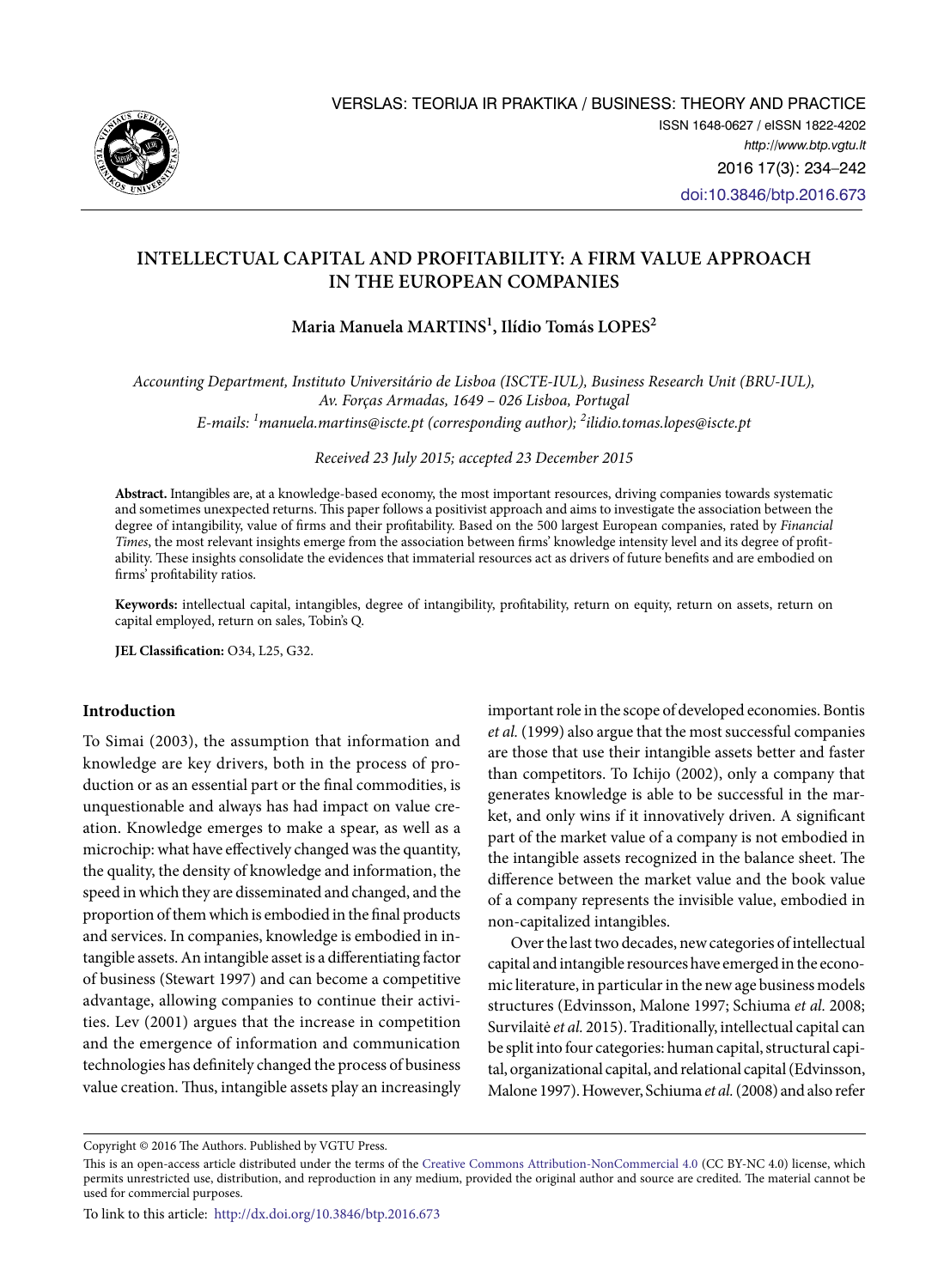to social and stakeholder capital, as subsets of organizational and structural capital, respectively. Thus, it is expected that the accounting treatment (recognition and disclosure) of intangible affect the firms' future returns, in particular their performance indicators, in particular their profitability (Zéghal, Maaloul 2010; Mačerinskienė, Survilaitė 2011; Kianto *et al*. 2013; Tudor *et al*. 2014; Salchi *et al*. 2014; Survilaitė *et al*. 2015). As evidenced by Tudor *et al.* (2014), the level of intangibles has a direct relationship with profitability, by comparing the intangibles-to-total-assets ratio and other measures of profitability such as Return of Assets (ROA), Return of Capital Employed (ROCE), and Gross Margin (GM). Based on several models and approaches (Edvinsson, Malone 1997; Survilaitė *et al.* 2015; Mačerinskienė, Aleknavičiūtė 2015), intellectual capital and intangibles have been identified and managed as key drivers of performance and profitability. These immaterial resources are included on the firms' financial statements or disclosed in complimentary reports (Lopes 2010) towards the increase of value relevance of firms. Hence, the management of intellectual capital impacts on performance in terms of competitiveness, as well as financial revenues. According to Kianto *et al.* (2013: 119) "*the management of intangibles is a key managerial mechanism for firms in the knowledge economy".* 

This paper aims to investigate the association between the degree of intangibility of European companies and their profitability level, and the association between the degree of intangibility and firms' value. It is structured as follows: the next section addresses the prior literature insights and research hypotheses. Methodology describes the research approach and methods (Sekaran, Bougie 2013; Lopes 2015), the data, the variables, and general descriptive measures. The next section analyses the empirical results and discussion, complemented by final remarks and expected future outcomes.

### **1. Prior research and hypotheses**

Some authors (Brooking 1996; Edvinsson, Malone 1997; Lev, Zarowin 1999; Stewart 1997; Sveiby 1997; Zéghal, Maaloul 2010; Kianto *et al.* 2013; Tudor *et al.* 2014; Salchi *et al.* 2014; Survilaitė *et al.* 2015) argue that intellectual capital explains the difference between the market value and the book value. Broadly, it can be defined as the wealth of knowledge-based companies. It has attracted over the last decades, a significant practical interest and impact (Petty, Guthrie 2000). Stewart (1997) argues that the intellectual resources such as knowledge, information and experience, are the tools for creating wealth and defines intellectual capital as the new wealth of organizations. Sullivan (2000) defines as intellectual capital the knowledge that can be converted into profits. Primarily, due to intellectual capital

measurement issues and difficulties, companies are facing problems with their management (Andrikopoulos 2005). For Kok (2007), a method for determining the intellectual capital, or the intangible side of a company, is comparing the market value with its book value. These arguments are based on the intellectual capital assumptions. Intellectual assets of a company are intangible in nature and therefore do not have a way or a suitable financial value. They are characterized as hidden assets, since it is difficult to identify their unique contribution to a company value creation (Fincham, Roslender 2003). Intellectual capital is not reported in traditional financial statements since some of its elements do not meet the definition or recognition criteria (Lopes 2010). According to the International Accounting Standard (IAS) 38 (IFRF 2004), the definition of an intangible asset is an identifiable non-monetary asset without physical substance. An asset is a resource that is controlled by the entity as a result of past events, for example, purchase or self-creation and from which future economic benefits (inflows of cash or other assets) are expected. Therefore the three critical attributes of an intangible asset are: identifiability; control or power to obtain benefits from the assets; and future economic benefits, such as revenues or reduced future costs. The list of items that should not be included in the balance sheet includes the brands, mastheads, publishing titles, customer lists and items similar in substance internally generated (IAS 38). If an item does not meet the definition of intangible assets and the criteria for recognition as an intangible asset, the expenditure on this item should be expensed when it is incurred.

The research conducted by Riahi-Belkaoui (2003), focused on the relationship between intellectual capital and the performance of selected multinational companies of the USA, suggests that intellectual capital is positively associated with financial performance. In the same trend, the research of Alshubiri (2015) aims to demonstrate the impact of the intellectual capital from market capitalization on profitability in the financial sector, listed in Muscat Security Market of Oman. This research used the market capitalization methods (MCM) to measure intellectual capital as independent variables on profitability. The results indicated a statistically significant impact of Tobin's Q, on market to book value, and on profitability, based on ROE and EPS. Complimentarily, the research conducted by Chen *et al.* (2005) was applied to firms listed on the Taiwan stock exchange (TSE), and has investigated the relationship between intellectual capital and a firm's market value and financial performance. The results support a significantly positive relationship among intellectual capital, market value and financial performance.

Several other researches have been concluded over the last decade, supporting the assertions between intangibles and firms' performance and profitability. Thus, Salojärvi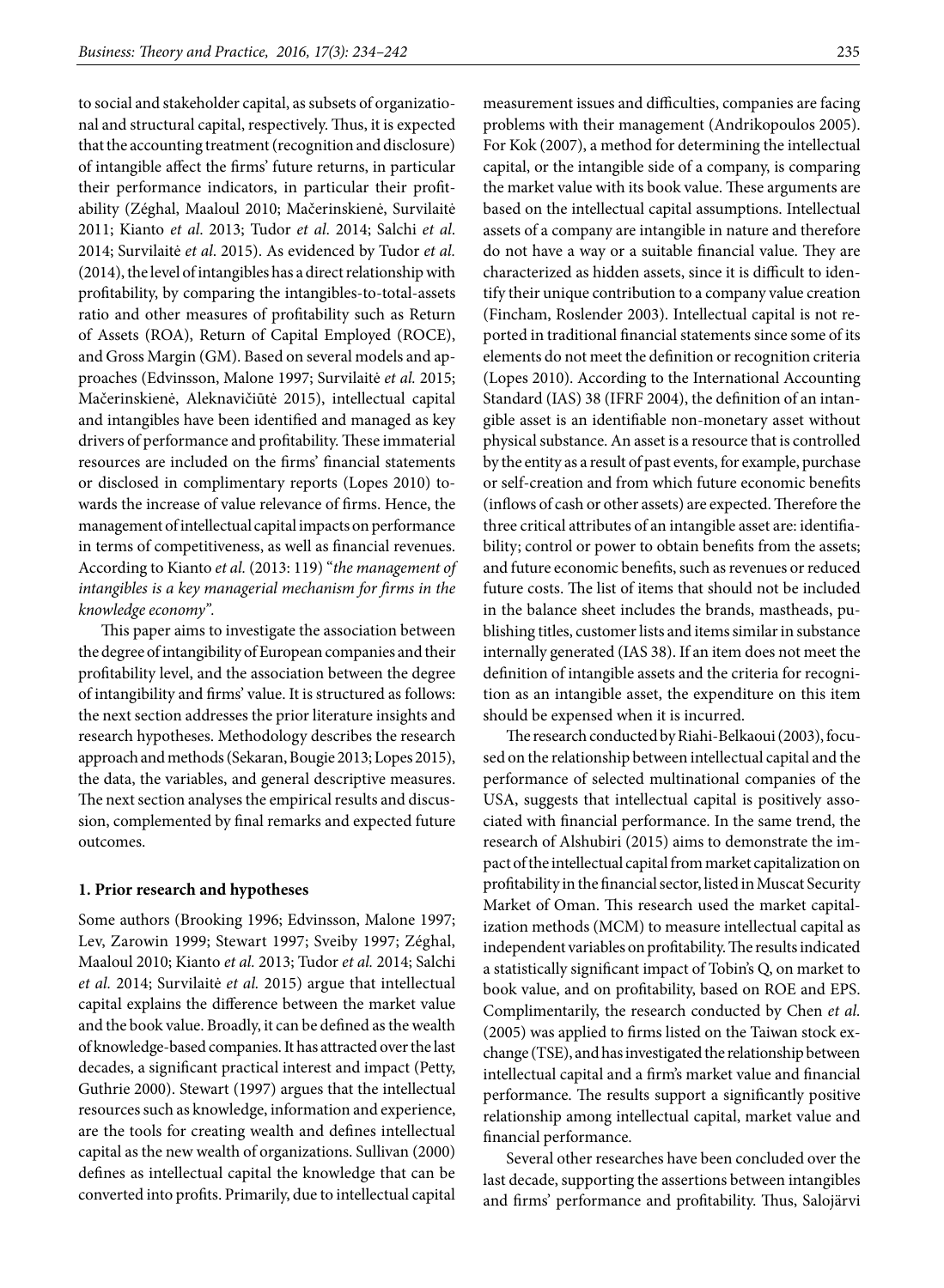(2004) found that companies that implement active practices to manage their intangibles obtain better results in innovation and in the development of new products processes. To Liang, Yao (2005), net income is the most significant explanatory capability in market value of Taiwan information electronic company when examined on intangible assets, balanced scorecard and intellectual capital, respectively. Tan *et al.* (2007) evidence that intellectual capital and company's performance is positively related. Intellectual capital is correlated to future company performance, and the rate of growth of a company's IC is positively associated to the company's performance. Furthermore, the contribution of intellectual capital to company performance differs by industry. The researches of Oliveira *et al.* (2010), focused on the companies listed in BM&FBovespa, conclude that companies with higher degree of intangibility perform better. However, the results from Mosavi *et al.* (2012) were emerged from Iranian companies and revealed no conclusive evidence to support a definitive association between intellectual capitals, measured by VAIC. Furthermore, there is just a statistically significant relationship between human capital efficiency and financial performance and the degree of intangibility.

Nascimento *et al.* (2012) has analysed only companies in the Technology, Information and Telecommunications sector, listed in BM&FBovespa. That research investigates the correlation among the degree of intangibility and the performance indicators. These results show that no differences exist among the analysed segments. Vasconcelos *et al.* (2013) observed the behaviour of the degree of intangibility of the largest banks listed on the BM&FBovespa for the period 2007–2010 and found that (i) the explanatory notes were the accounting document most commonly used for the presentation or decomposition of intangibles, (ii) the most representative types of intangible assets were "expenditure on acquisition and software development", "software and systems" and "acquisition of payrolls" with regard to frequency, and "goodwill" and "acquisition of payrolls" with regard to average volume of investment; (iii) the predominant classification of intangible assets was "infrastructure assets", (iv) the degree of intangibility decreased over the study period, and (v) no symmetry was observed between variations in the index of investments in intangible assets and market value.

The diversity on intellectual capital models approaches over the last decade (Survilaitė *et al.* 2015) has conducted researches to an increase usage of value added performance indicators. These indicators have the ability to capture the value creation over a certain period of time and can act as significant predictors of expected returns. In th is scope, Zéghal, Maaloul (2010), using data from UL listed companies, also concluded that there is a positive association between value added intellectual capital coefficient and economic performance, financial performance and stock market performance. The same association signal was obtained in relation to the association between value added capital employed coefficient and economic performance, financial performance and stock market performance. Thus, these evidences support the significant role of intellectual capital in creating value for stockholders as well as for other stakeholders. Salchi *et al.* (2014) have examined the relationship between six variables (e.g. structural capital efficiency, human capital efficiency, economic value added) and firms financial performance of the chemical and pharmaceutical firms listed in Tehran Stock Exchange. Their results suggest that all the relationships are significant except for the relationship between structural capital efficiency, economic value added, and financial performance.

Broadly, intangibles and intellectual capital are linked with firms' competitiveness (Kianto *et al.* 2013) and can act as predictors of future performance. Although measured through multiple and diversified approaches and indicators, those resources can be viewed "*as strategic assets since their inclusion in the structure of the total assets allows companies to extract a competitiveness rent and, thus, to enhance the outcomes of their activity"* (Tudor *et al.* 2014: 292).

Based on prior researches and outcomes, we formulate our hypotheses as follows:

 $H_1$ : The European companies with major degree of intangibility are more profitability;

 $H<sub>2</sub>$ : The European companies with major degree of intangibility are more valuable.

#### **2. Methodology and methods**

#### **2.1. Approach and data source**

This paper follows a positivist or mainstream approach (Sekaran, Bougie 2013; Lopes 2015), based on the possibility to predict the firms' performance based on its knowledge intensity and intangibility level. Thus, we assume that our research can be replicable, based on its findings generalization. Thus, through a deductive reasoning, cause and effect relations are tested within structured and multilateral frameworks.

This research is based on 486 European companies. In the first step our sample was selected by considering all firms included in the *Financial Times* 2014 classification of the 500 largest European companies, with reference to 2013 market value. Fourteen companies were not included in the sample due to the information unavailability. Largest companies were selected towards the analysis of a set of companies that are economically important and that operate in multiple environments such as legal, institutional and economic conditions. The information about companies was extracted from *Datastream* database over the current year.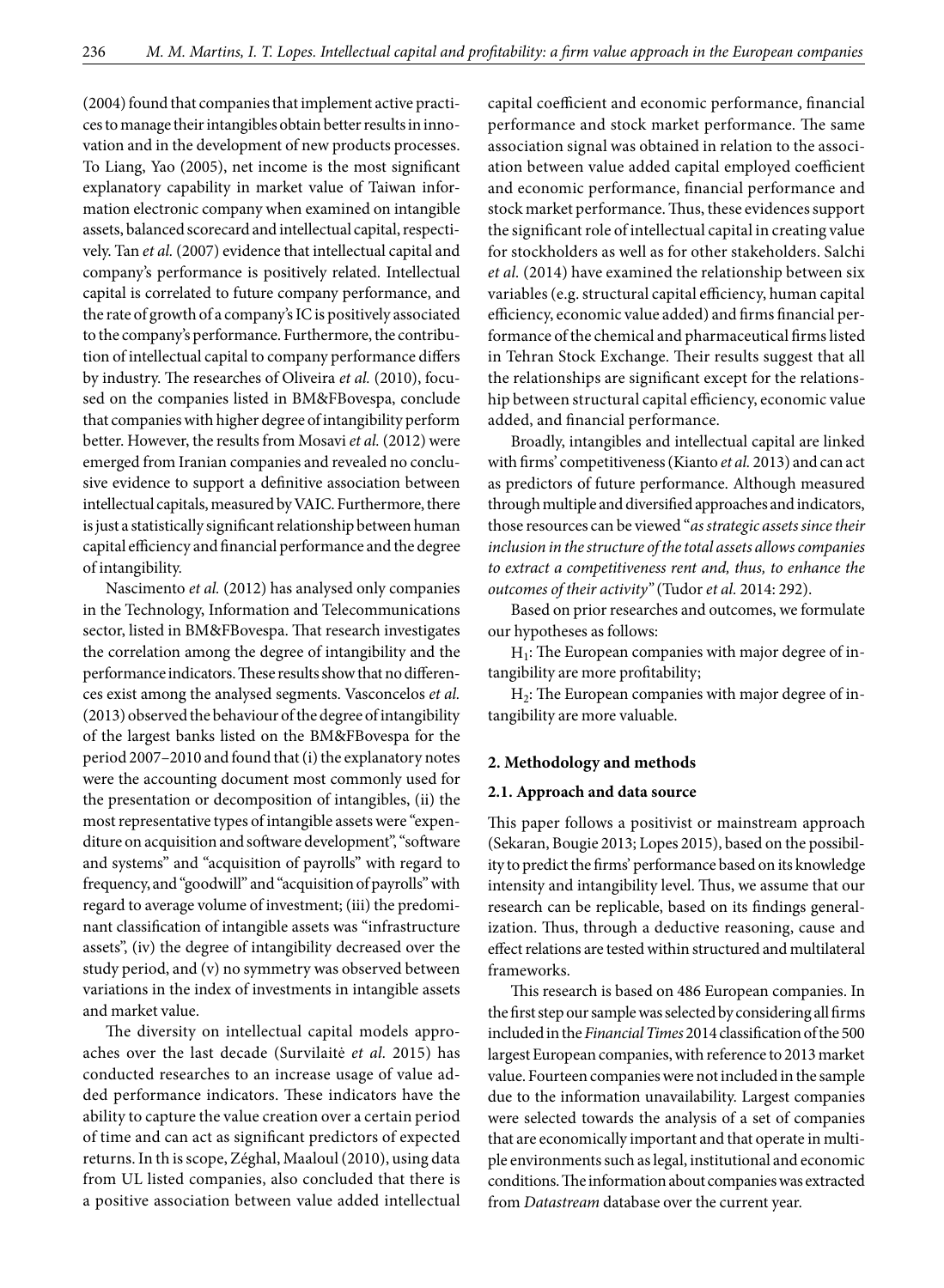### **2.2. Variables**

The degree of intangibility is calculated by dividing the Market Value by Book Value, following the same approach as other researches such as Riahi-Belkaoui (2003), Tudor *et al.* (2014), and Alshubiri (2015). This ratio represents how many times the market value is above, or below, the book value, assuming that higher the intangibility degree more relevant will be the intangible assets in the company. Based on the degree of intangibility of each company, the median was calculated allowing the categorization of companies into two different groups; 1. the intangible-intensive companies with a degree of intangibility equal or higher than the median composed by 244 companies and 2. the tangible-intensive companies with a degree of intangibility below the median composed by 242 companies. Thus, the Knowledge Intensity was classified by splitting companies in two groups, based on the median descriptive measure (Group 1 – *Knowledge Intensive Companies*: with a Degree of Intangibility equal or above its median measure; Group 2 – *Non-Intensive Knowledge Companies*: Degree of Intangibility below its median measure). Profitability was measured by the Return on Assets (ROA), Return on Equity (ROE), Return on Capital Employed (ROCE) and Return on Sales (ROS). These indicators are often used in financial and accounting literature in evaluating the performance of companies. ROA is calculated by dividing a company's annual earnings by its total assets providing insights as to how efficient management is in using its assets to generate earnings. ROE is calculated by dividing a company's annual earnings by its Shareholder's Equity and evidences how well a company uses investments to generate earnings growth. ROCE is calculated by dividing the Earnings Before Interest and Tax (EBIT) by the Capital Employed. This indicator is the difference between Total Assets and Current Liabilities. ROCE measures a company's profitability and the efficiency with which its capital is employed. ROS is calculated by dividing the Earnings Before Interest and Tax (EBIT) by the Sales and is used to evaluate a company's operational efficiency. All of these variables are supported by prior researches such as Lev, Zarowin (1999), Zéghal,

Table 1. Variables description

| Variable                | Description                                                  |
|-------------------------|--------------------------------------------------------------|
| Intangibility<br>degree | Market Value/Book Value                                      |
| <b>ROA</b>              | Return on Assets: Net Income/Assets                          |
| <b>ROE</b>              | Return on Equity: Net Income/Equity                          |
| <b>ROCE</b>             | Return on Capital Employed: EBIT/ Capital<br>employed        |
| <b>ROS</b>              | Return on Sales; EBIT/Sales                                  |
| Tobin's O               | (Market Value + Liabilities) / (Book Value +<br>Liabilities) |

Maaloul (2010), Kianto *et al.* (2013), Tudor *et al.* (2014), Salchi *et al.* (2014), and Survilaitė *et al.* (2015).

The firm value is measured by Tobin's Q, defined as the sum of the market value of shares of the company and liabilities divided by the book value and liabilities. Thus, Tobin's Q is often used in financial and accounting literature in evaluating the companies. Table 1 resumes the variables description.

#### **3. Empirical results and discussion**

### **3.1. Descriptive analysis**

The 486 companies were integrated into ten activity sectors and the number of companies from each sector is shown in Table 2. The main representative (24.9%) is the sector "*Financials*" (which includes financial services, nonlife insurance, life insurance, banks, real estate investment and services and real estate investment trusts). The second most representative sector (17.9%) is the "*Industrials*" (which includes industrial transportation, industrial engineering, construction and materials, support services, aerospace and defence, electronic and electrical equipment and general industrials), followed by the sector "*Consumer goods*" (which includes personal goods, beverages, food producers, household goods and home construction, automobiles and parts and tobacco), representing 12.6% of total. Table 3 evidences that the most represented country, in number of firms, is United Kingdom (22.2%), France (15%), and Germany (11.3%). Countries like Luxembourg and Romania evidence a very residual influence in this sample.

Based on the classification according to its activity (Eurostat 2014), the 486 companies included in the sample were split into *Knowledge Intensive* or *Non-Knowledge Intensive*, as mentioned above. The first group is composed by 282 companies and the second group integrates 204 companies (Table 4).

| Table 2. Activity sectors |  |  |  |  |  |  |
|---------------------------|--|--|--|--|--|--|
|---------------------------|--|--|--|--|--|--|

| Activity sector    | N   | $\%$  |
|--------------------|-----|-------|
| Basic materials    | 44  | 9.1   |
| Consumer goods     | 61  | 12.6  |
| Consumer services  | 56  | 11.5  |
| Financials         | 121 | 24.9  |
| Health care        | 23  | 4.7   |
| Industrials        | 87  | 17.9  |
| Oil & gas          | 33  | 6.8   |
| Technology         | 14  | 2.9   |
| Telecommunications | 21  | 4.3   |
| <b>Utilities</b>   | 26  | 5.3   |
| Total              | 486 | 100.0 |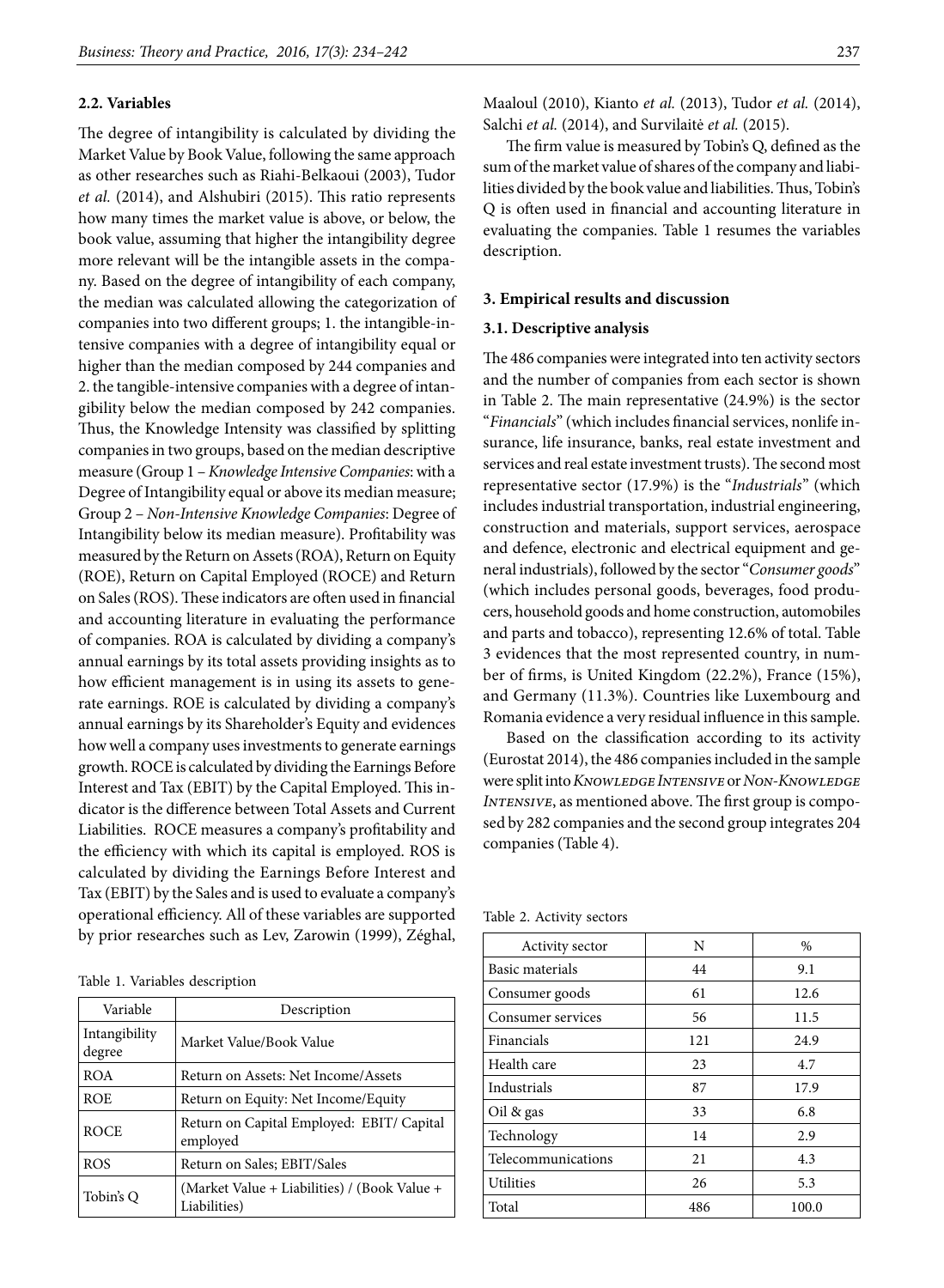| Country           | N              | $\%$ | Country            | N   | $\%$  |
|-------------------|----------------|------|--------------------|-----|-------|
| Austria           | 7              | 1.4  | Norway             | 10  | 2.1   |
| Belgium           | 10             | 2.1  | Poland             | 10  | 2.1   |
| Czech<br>Republic | $\overline{c}$ | 0.4  | Portugal           | 5   | 1.0   |
| Denmark           | 13             | 2.7  | Romania            | 1   | 0.2   |
| Finland           | 10             | 2.1  | Russia             | 21  | 4.3   |
| France            | 73             | 15.0 | Spain              | 23  | 4.7   |
| Germany           | 55             | 11.3 | Sweden             | 24  | 4.9   |
| Greece            | 5              | 1.0  | Switzerland        | 38  | 7.8   |
| Hungary           | 2              | 0.4  | The<br>Netherlands | 22  | 4.5   |
| Ireland           | 4              | 0.8  | Turkey             | 14  | 2.9   |
| Italy             | 28             | 5.8  | UK                 | 108 | 22.2  |
| Luxembourg        | 1              | 0.2  | Total              | 486 | 100.0 |

Table 3. Countries

Table 4. Knowledge intensity

| Company classification  |     | $\%$ |
|-------------------------|-----|------|
| Knowledge Intensive     | 282 | 58.0 |
| Non-Knowledge Intensive | 204 | 42.0 |
| Total                   | 486 | 100  |

Table 5 illustrates the main descriptive statistics measures, considering the sample and the classification according company's knowledge intensity. Table 6 evidences the main descriptive statistics measures, not considering the extremes values from the intangibility degree.

### **3.2. Hypothesis tests**

We used the *t*-Student test to verify that the null hypothesis  $(H_0)$  would, or not, be rejected. The null hypothesis is rejected in case of ROA, ROE ROCE and Tobin's Q, evidence that there is a difference between those indicators, observed for Knowledge Intensive (intangible-intensive) companies and for Non-Knowledge Intensive (tangibleintensive) companies. In case of ROS, the null hypothesis is not rejected, which supports the evidence that there are no statistically differences between the mean of ROS obtained for intangible-intensive companies and ROS observed in tangible-intensive companies. The same test was run to the sample with no extreme values of the degree of intangibility and the results obtained corroborate the previous results.

# *3.2.1. Degree of intangibility and the profitability*

# *Degree of intangibility and ROA*

Table 7 evidences the descriptive measures of the degree of intangibility and ROA and the tests of the null hypothesis

|  |  |  |  | Table 5. Descriptive measure |  |
|--|--|--|--|------------------------------|--|
|--|--|--|--|------------------------------|--|

| Variable                   | N   | Mean   | Median | Standard<br>deviation |
|----------------------------|-----|--------|--------|-----------------------|
| Intangibility degree       | 486 | 3.0643 | 2.0700 | 3.4935                |
| Knowledge intensive        | 282 | 2.8743 | 1.8900 | 3.4202                |
| Non-Knowledge<br>intensive | 204 | 3.3269 | 2.3750 | 3.5843                |
| <b>ROA</b>                 | 486 | 0.0527 | 0.4087 | 0.0061                |
| Knowledge intensive        | 282 | 0.0490 | 0.0343 | 0.0665                |
| Non-Knowledge<br>intensive | 204 | 0.0576 | .04702 | 0.0544                |
| <b>ROE</b>                 | 486 | 0.1403 | 0.1203 | 0.0182                |
| Knowledge intensive        | 282 | 0.1332 | 0.1163 | 0.1600                |
| Non-Knowledge<br>intensive | 204 | 0.1501 | 0.1262 | 0.2086                |
| <b>ROCE</b>                | 374 | 0.0746 | 0.0644 | 0.0541                |
| Knowledge intensive        | 183 | 0.0745 | 0.0673 | 0.0575                |
| Non-Knowledge<br>intensive | 191 | 0.0748 | 0.0634 | 0.0508                |
| <b>ROS</b>                 | 486 | 0.1807 | 0.1218 | 0.3161                |
| Knowledge intensive        | 282 | 0.1876 | 0.1293 | 0.3731                |
| Non-Knowledge<br>intensive | 204 | 0.1712 | 0.1129 | 0.2143                |
| Tobin's Q                  | 486 | 1.7738 | 1.3270 | 1.5072                |
| Knowledge intensive        | 282 | 1.6686 | 1.1843 | 1.4418                |
| Non-Knowledge<br>intensive | 204 | 1.9193 | 1.4645 | 1.5851                |

Table 6. Descriptive measure not considering the extremes

| Variable                | N   | Mean   | Median | Standard<br>deviation |
|-------------------------|-----|--------|--------|-----------------------|
| Intangibility<br>degree | 438 | 2.5293 | 2.0700 | 1.6508                |
| <b>ROA</b>              | 438 | 0.0496 | 0.0411 | 0.0539                |
| <b>ROE</b>              | 438 | 0.1290 | 0.1213 | 0.1333                |
| <b>ROCE</b>             | 344 | 0.0693 | 0.0633 | 0.0444                |
| <b>ROS</b>              | 438 | 0.1838 | 0.1214 | 0.3280                |
| Tobin's O               | 438 | 1.5992 | 1.3292 | 0.8793                |

 $(H<sub>0</sub>)$ . This hypothesis states that the mean of ROA of intangible intensive European companies is equal to the mean of ROA of intensive tangible European companies. Empirical evidence supports that the largest mean is observed in the group of intangible intensive companies. Furthermore, the results from *t*-Student test also supports the rejection of the null hypothesis, evidencing that there is a difference between the indicator ROA obtained in intangible-intensive companies and the same indicator observed in tangibleintensive companies.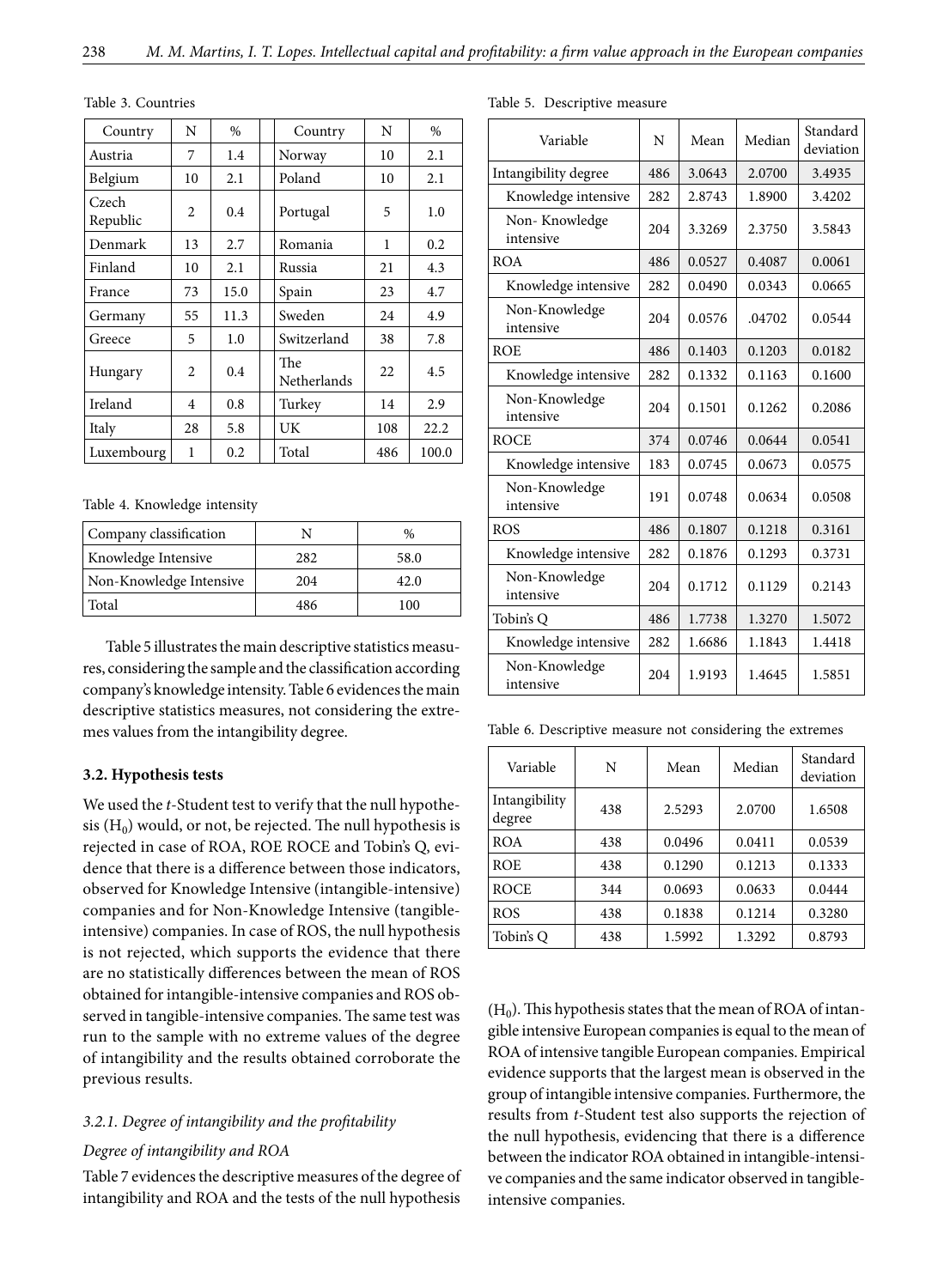| Degree of intangibility |     | Mean   | Median | Standard deviation | Max    | Min       |
|-------------------------|-----|--------|--------|--------------------|--------|-----------|
| Intangible intensive    | 244 | 0.0750 | 0.0607 | 0.0680             | 0.4519 | $-0.0959$ |
| Tangible intensive      | 242 | 0.0303 | 0.0173 | 0.0450             | 0.3932 | $-0.0584$ |

Table 7. The degree of intangibility and the ROA

*t* Test for equality of means:  $t_{(484)} = 8.505$ ;  $p = 0.00$ .

### *Degree of intangibility and ROE*

Table 8 includes the descriptive measures of the degree of intangibility and ROE, including the tests of the null hypothesis  $(H_0)$ , which states that the mean of ROE of intangible intensive European companies is equal to the mean of ROE of intensive tangible European companies. The empirical evidence indicates that the largest mean is observed in the group of intangible intensive companies. Complimentarily, the statistical results from *t*-Student test indicate the rejection of the null hypothesis. Thus, there is a difference between the ROE obtained by intangibleintensive companies and the ROE obtained for tangibleintensive companies.

# *Degree of intangibility and ROCE*

Table 9 relates to the descriptive measures of the degree of intangibility and ROCE. In this scope, the null hypothesis is described as follows: the mean of ROCE of intangible intensive European companies is equal to the mean of ROCE of intensive tangible European companies. This supports the evidence that the largest mean is observed in the group 1 (intangible intensive companies). Furthermore, the results derived from *t*-Student test indicate the rejection of the null hypothesis which means that there is a statistically

Table 8. The degree of intangibility and the ROE

significant difference between the ROCE obtained by intangible-intensive companies and the ROCE obtained for tangible-intensive companies.

# *Degree of intangibility and ROS*

In the next table (Table 10), we evidence the descriptive measures of the degree of intangibility and the indicator ROS, including the test related to the mean's differences. The null hypothesis states that the mean of ROS of intangible intensive European companies is equal to the mean of ROS of intensive tangible European companies. From the empirical evidence, we can conclude that the largest mean is observed in the group of tangible intensive companies. Thus, null hypothesis cannot be rejected, confirming that there is no difference between the ROS obtained by intangible-intensive companies and ROS observed in tangibleintensive companies.

These results are consistent with the results reported in several previous researches (Riahi-Belkaoui 2003; Chen *et al.* 2005; Tan *et al.* 2007; Oliveira *et al.* 2010; Zéghal, Maaloul 2010; Kianto *et al.* 2013; Tudor *et al.* 2014; Salchi *et al.* 2014). Thus, intellectual capital is positively associated with financial performance, acting as a key driver on the companies' value creation processes.

| Degree of intangibility |     | Mean   | Median       | : Standard deviation ' | Max   | Min       |
|-------------------------|-----|--------|--------------|------------------------|-------|-----------|
| Intangible intensive    | 244 | 0.1935 | 0.1600       | 0.2075                 | .7805 | $-0.6227$ |
| Tangible intensive      | 242 | 0.0865 | $\;\:0.0847$ | 0.1321                 | .4123 | 0.3366    |

*t* Test for equality of means:  $t_{(484)} = 6.773$ ;  $p = 0.00$ .

Table 9. The degree of intangibility and the ROCE

| Degree of intangibility |     | Mean   | Median | Standard deviation | Max    | Min.      |
|-------------------------|-----|--------|--------|--------------------|--------|-----------|
| Intangible intensive    | 229 | 0.8806 | 0.0757 | 0.0598             | 0.3608 | $-0.0338$ |
| Tangible intensive      | 145 | 0.5345 | 0.0847 | 0.0347             | 0.1687 | 0.0342    |

*t* Test for equality of means:  $t_{(372)} = 6.334; p = 0.00$ .

Table 10. The degree of intangibility and the ROS

| Degree of intangibility |     | Mean   | Median | Standard deviation | Max    | Min.      |
|-------------------------|-----|--------|--------|--------------------|--------|-----------|
| Intangible intensive    | 244 | 0.1601 | 0.1392 | 0.1295             | 0.7415 | $-0.0684$ |
| Tangible intensive      | 242 | 0.2009 | 0.0995 | 0.4282             | 5.5302 | $-0.2449$ |

*t* Test for equality of means:  $t_{(484)} = -1.401$ ;  $p = 0.16$ .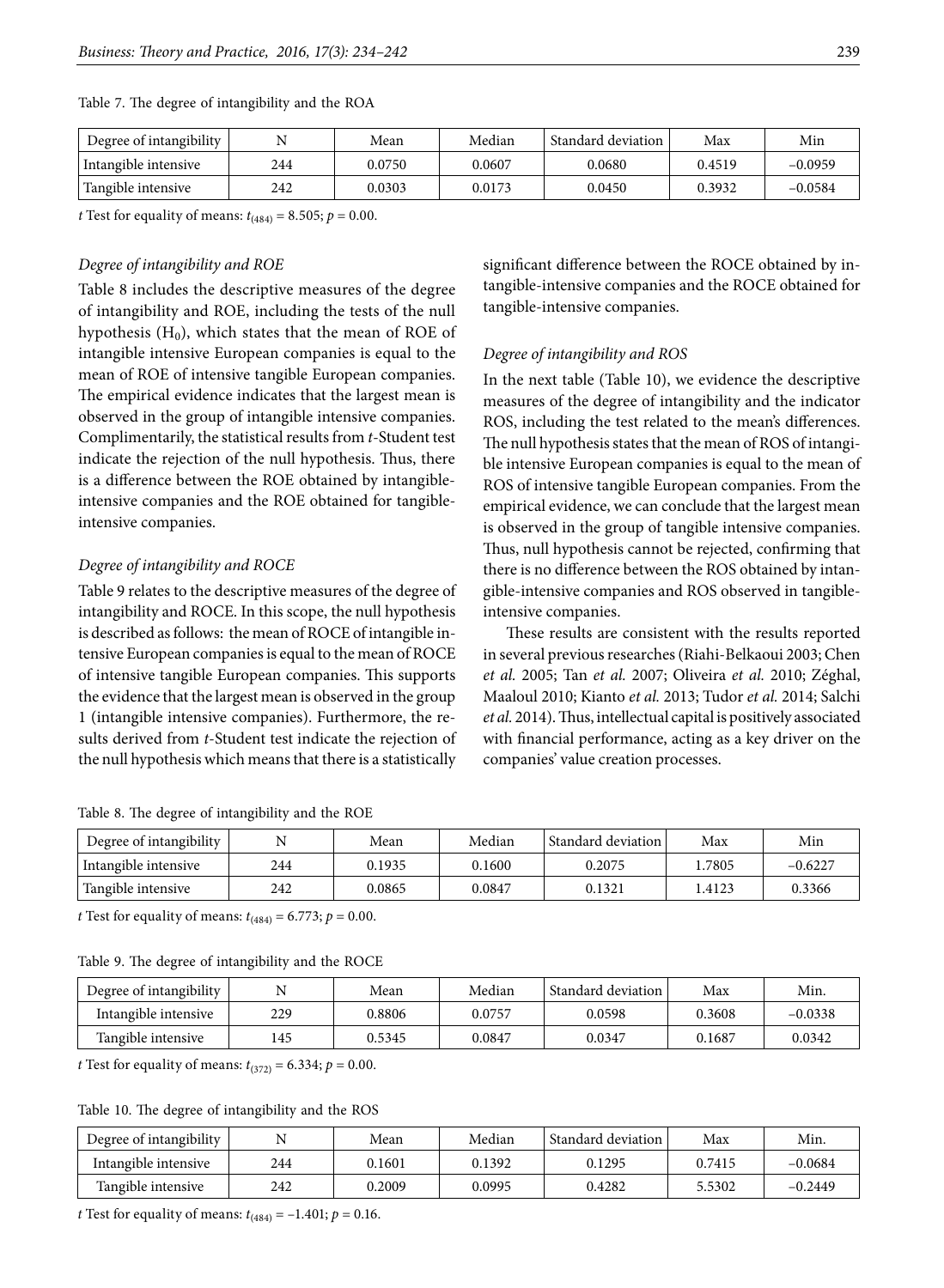| Degree of intangibility |     | Mean   | Median | Standard deviation | Max     | Min.   |
|-------------------------|-----|--------|--------|--------------------|---------|--------|
| Intangible intensive    | 244 | 2.4652 | 1.8823 | .8840              | 17.3419 | 0.2315 |
| Tangible intensive      | 242 | .0859  | .0239  | 0.2145             | .9099   | 0.3963 |

Table 11. The degree of intangibility and the Tobin's Q

*t* Test for equality of means:  $t_{(484)} = 11.242$ ;  $p = 0.00$ .

### *3.2.2. Degree of intangibility and firm value*

Descriptive measures of the degree of intangibility and ROE, including the tests of the  $H_0$ , is evidenced in Table 11. The null hypothesis illustrates that the mean of Tobin's Q of intangible intensive European companies is equal to the mean of Tobin's Q of intensive tangible European companies. However, the results evidences that the largest mean is observed in the group of intangible intensive companies. The results obtained from *t*-Student test indicate the rejection of the null hypothesis. Thus, there is a difference between the Tobin's Q obtained by intangible-intensive companies and Tobin's Q obtained for tangible-intensive companies.

These results evidences that the relationship between the degree of intangibility and firm value is consistent with the results presented in the research conducted by Chen *et al.* (2005) and Zéghal, Malool (2010), which supports a significantly positive relationship between intellectual capital, market value performance, and companies' financial performance.

### *3.2.3. Knowledge intensity*

Based on the classification of companies above (according the company's knowledge intensity), a similar statistical analysis was carried out separately for both groups (Knowledge Intensive companies and Non-Knowledge Intensive companies, respectively). The results are summarized in the next table (Table 12). Thus, we have a reasonable basis to conclude that for both groups the null hypothesis was rejected, except in the case of ROS. Thus, the mean of ROA, ROE, ROCE, and Tobin's Q, are statistically different, evidencing higher values in the first group (Knowledge Intensive Companies).

In the particular case of ROS, and as mentioned above, the null hypothesis cannot be rejected, concluding that there is no significant differences between knowledge intensity and the operational key performance indicator ROS. This evidence can suggest that knowledge intensity will significantly impact on external measures (*e.g.* ROE, and value added measures), accurately perceived and incorporated by actual and potential investors. In fact, ROS is a current efficiency measure, operational and internally focused, and driven to short run actions and strategies. Relating the sectors of activity under analysis, the null hypothesis is not rejected ( $p > 0.05$ ) for ROE which evidences that there

Table 12. *t* Test for equality of means

| Variable                          | <b>Statistics</b>              |  |  |  |
|-----------------------------------|--------------------------------|--|--|--|
| Knowledge Intensive Companies     |                                |  |  |  |
| <b>ROA</b>                        | $t_{(280)} = 5.916; p = 0.00$  |  |  |  |
| <b>ROE</b>                        | $t_{(280)} = 6.062; p = 0.00$  |  |  |  |
| <b>ROCE</b>                       | $t_{(181)} = 3.232; p = 0.00$  |  |  |  |
| <b>ROS</b>                        | $t_{(280)} = -0.605; p = 0.51$ |  |  |  |
| Tobin's O                         | $t_{(280)} = 8.775; p = 0.00$  |  |  |  |
| Non-Knowledge Intensive Companies |                                |  |  |  |
| <b>ROA</b>                        | $t_{(202)} = 6.173; p = 0.00$  |  |  |  |
| <b>ROE</b>                        | $t_{(202)} = 3.571; p = 0.00$  |  |  |  |
| <b>ROCE</b>                       | $t_{(189)} = 5.967; p = 0.00$  |  |  |  |
| <b>ROS</b>                        | $t_{(202)} = -1.826; p = 0.07$ |  |  |  |
| Tobin's Q                         | $t_{(202)} = 6.824; p = 0.00$  |  |  |  |

is no differences between means across sectors. However, some differences were found for ROA across the following activity sectors: "Financials" and "Consumer Goods" (*p =*  0.002); "Financials" and "Consumer Services" (*p =* 0.000); "Financials" and "Health Care" (*p =* 0.000); "Health Care" and "Utilities" ( $p = 0.017$ ). In the case of ROCE, the statistical differences, at a significance level of 5%, were observed between "Health care" and "Utilities" (*p =* 0.006) and between "Health Care" and "Industrials" (*p =* 0.028). Finally, the most significant differences were observed when using the indicator Tobin's Q. Based on a significance level of 1%, we underline the most relevant differences across activity sectors: "Consumer Services" and "Financials" (*p =*  0.000); "Consumer Services" and "Oil and Gas" (*p =* 0.006); "Financials" and "Health Care" (*p =* 0.003); and "Utilities" and "Consumer Services" (*p =* 0.010). Other significant differences can be observed if we increase the analysis significance level.

As a concluding remark in the scope of our outcomes, we didn't find in previous researches, a direct association between the degree of intangibility and profitability of firms, based on its market value and knowledge intensity. Hence, these new insights constitute a new and important outcome towards the consolidation assertion that intangible resources and intellectual capital drive companies towards value creation and sustainability. Traditional and new measures can be incorporated in new intellectual capital models (Mačerinskienė, Aleknavičiūtė 2015) towards the increase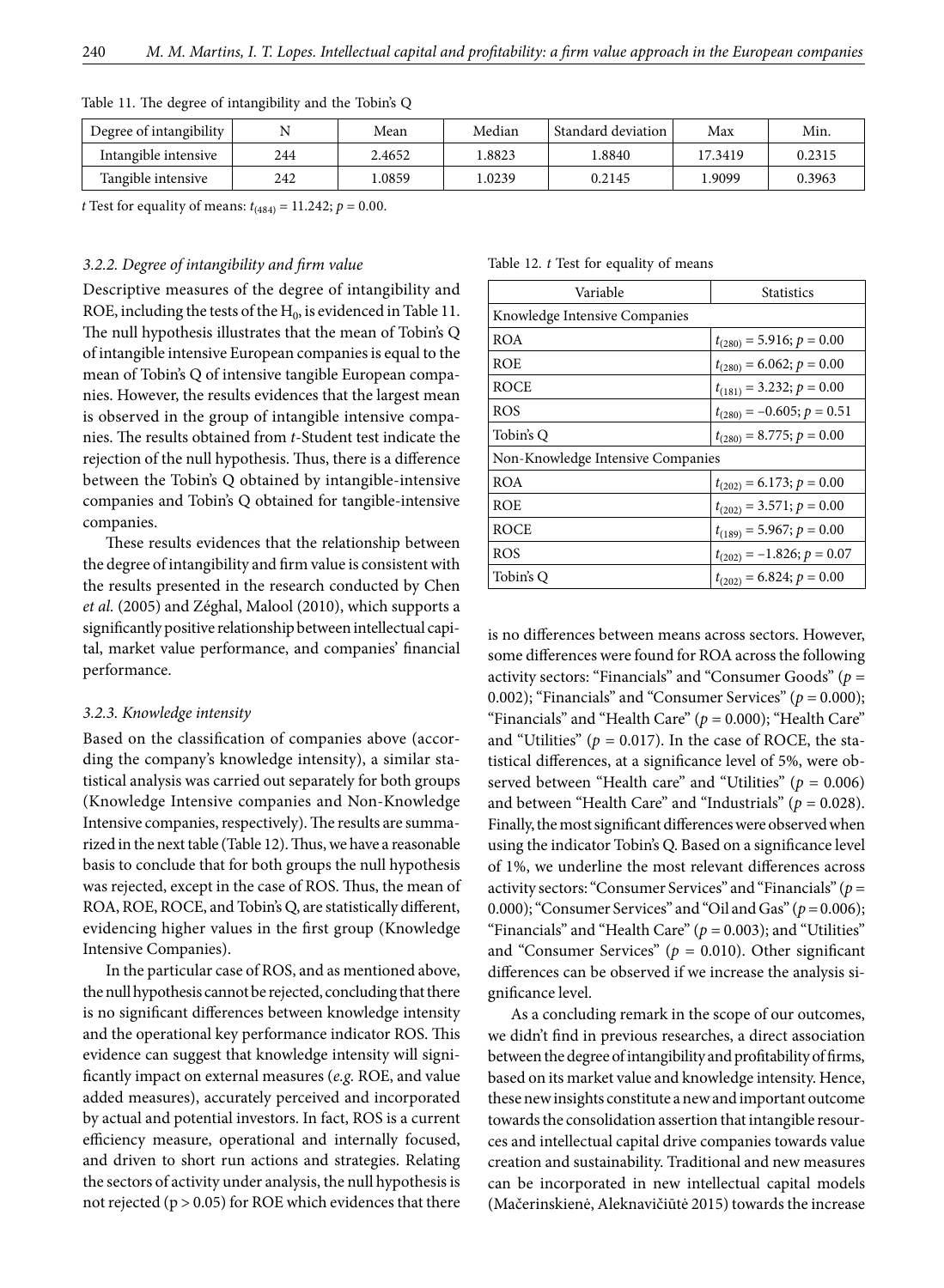firms' value relevance and it dynamic perception by markets and other stakeholders.

# **Conclusions**

This paper was focused on the association between the degree of intangibility of European companies (according *Financial Times* classification), its profitability level, and the firms' value. Measuring the profitability through the key performance indicator ROA, ROE, and ROCE, the most relevant findings of the empirical research evidence that there is a difference between the profitability and the firm value observed in intangible-intensive companies and tangible-intensive companies. This supports the accounting and economic traditional assertions that intangibles can act as significant predictors of performance and profitably. Furthermore, it also possible to support the assertion that financial markets can accurately perceived the importance of intangibles embodied in external key performance indicators such as ROE, ROA, ROCE, or Tobin's Q. However, if profitability is measured using the indicator ROS, we conclude that there is no difference between this indicator distribution and the degree of intangibility across the groups under analysis. This evidence can be supported by the indicator nature, strongly focused to operational and internal efficiency. Across the sectors under analysis, we also found some important differences. This confirms the different levels of knowledge intensity across sectors, and its subsequent impact on performance indicators disclosed to stakeholders. Broadly, our findings corroborate the principles stated on intellectual capital and intangibles literature, and related accounting standards, providing additional empirical evidence towards a positive contribution to the intellectual capital literature and its impact on the performance obtained over the years to come. As research limitations, we can underline the use of a limited set of performance and profitability indicators, the need to perform a similar analysis for a wide range of time, and the simplistic method used in the classification of companies in knowledge intensive and non-knowledge intensive companies. Our research directions are focused on the effort to surpass the mentioned limitations, by using complimentary and new research approaches and methods.

# **Disclosure statement**

The authors report no financial interests or potential conflicts of interest.

# **References**

ALShubiri, F. N. 2015. Impact of intellectual capital from market capitalization on profitability in financial sector of Oman, *Mediterranean Journal of Social Sciences* 6(2): 54–60.

- Andrikopoulos, A. 2005. The real-options approach to intellectual capital analysis: a critique, *Knowledge* & *Process Management* 12(3): 217–224.<http://dx.doi.org/10.1002/kpm.230>
- Bontis, N.; Dragonetti, N. C.; Jacobsen, K.; Roos, G. 1999. The knowledge toolbox: a review of the tools available to measure and manage intangible resources, *European Management Journal* 17(4): 391–402. [http://dx.doi.org/10.1016/S0263-2373\(99\)00019-5](http://dx.doi.org/10.1016/S0263-2373(99)00019-5)
- Brooking, A. 1996. *Intellectual capital, core assets for the third millennium enterprises.* London, United Kingdom: International Thomson Business Press.
- Chen, M. C.; Cheng, S.; Hwang, Y. 2005. An empirical investigation of the relationship between intellectual capital and firms' market value and financial performance, *Journal of Intellectual Capital* 6(2): 159–176. <http://dx.doi.org/10.1108/14691930510592771>
- Edvinsson, L.; Malone, M. S. 1997. *Intellectual capital: realizin*g *your company's true value by finding its hidden brainpower.*  New York: Harper Collins Publishers, Inc.
- Eurostat. 2014. *High-tech industry and knowledge-intensive services (htec) reference metadata in Euro SDMX metadata structure (ESMS), Annex 8 – Knowledge intensive activities by NACE Rev. 2* [online], [cited February 2015]. Available from internet: [http://ec.europa.eu/eurostat/cache/metadata3/](http://ec.europa.eu/eurostat/cache/metadata3/Annexes/htec_esms_an8.pdf) [Annexes/htec\\_esms\\_an8.pdf](http://ec.europa.eu/eurostat/cache/metadata3/Annexes/htec_esms_an8.pdf)
- Fincham, R.; Roslender, R. 2003. Intellectual capital accounting as management fashion: a review and critique, *European Accounting Review* 12(4): 781–795. <http://dx.doi.org/10.1080/09638180310001628464>
- Ichijo, K. 2002. Knowledge exploitation and knowledge exploration – two strategies for knowledge creation companies, in C. W. Choo, N. Bontis. *The strategic management of intellectual capital and organizational knowledge*. New York: Oxford, 477–483.
- International Financial Reporting Foundation (IFRF). 2004. *International Accounting Standard No 38 – Intangible Assets* [online], [cited January 2015]. Available from Internet: <http://www.ifrs.org/IFRSs/Pages/IFRS.aspx>
- Kianto, A.; Andreeva, T.; Pavlov, Y. 2013. The impact of intellectual capital management on company competitiveness and financial performance, *Knowledge Management Research* & *Practice* 11: 112–122. <http://dx.doi.org/10.1057/kmrp.2013.9>
- Kok, A. 2007. Intellectual capital management as part of knowledge management initiatives at institutions of higher learning, *The Electronic Journal of Knowledge Management* 5(2): 181–192.
- Lev, B. 2001. *Intangibles: management, measurement, and reporting.* Washington, D.C.: Brookings Institution Press.
- Lev, B.; Zarowin, P. 1999. The boundaries of financial accounting and how to extend them, *Journal of Accounting Research* 37(2): 353–385. <http://dx.doi.org/10.2307/2491413>
- Lopes, I. T. 2010. Towards a complementary intangibles reporting approach, *Measuring Business Excellence* 14(4): 24–34. <http://dx.doi.org/10.1108/13683041011093730>
- Lopes, I. T. 2015. Research methods and methodology towards knowledge creation in accounting, *Contaduría Y Administración* 60(S1): 9–30.